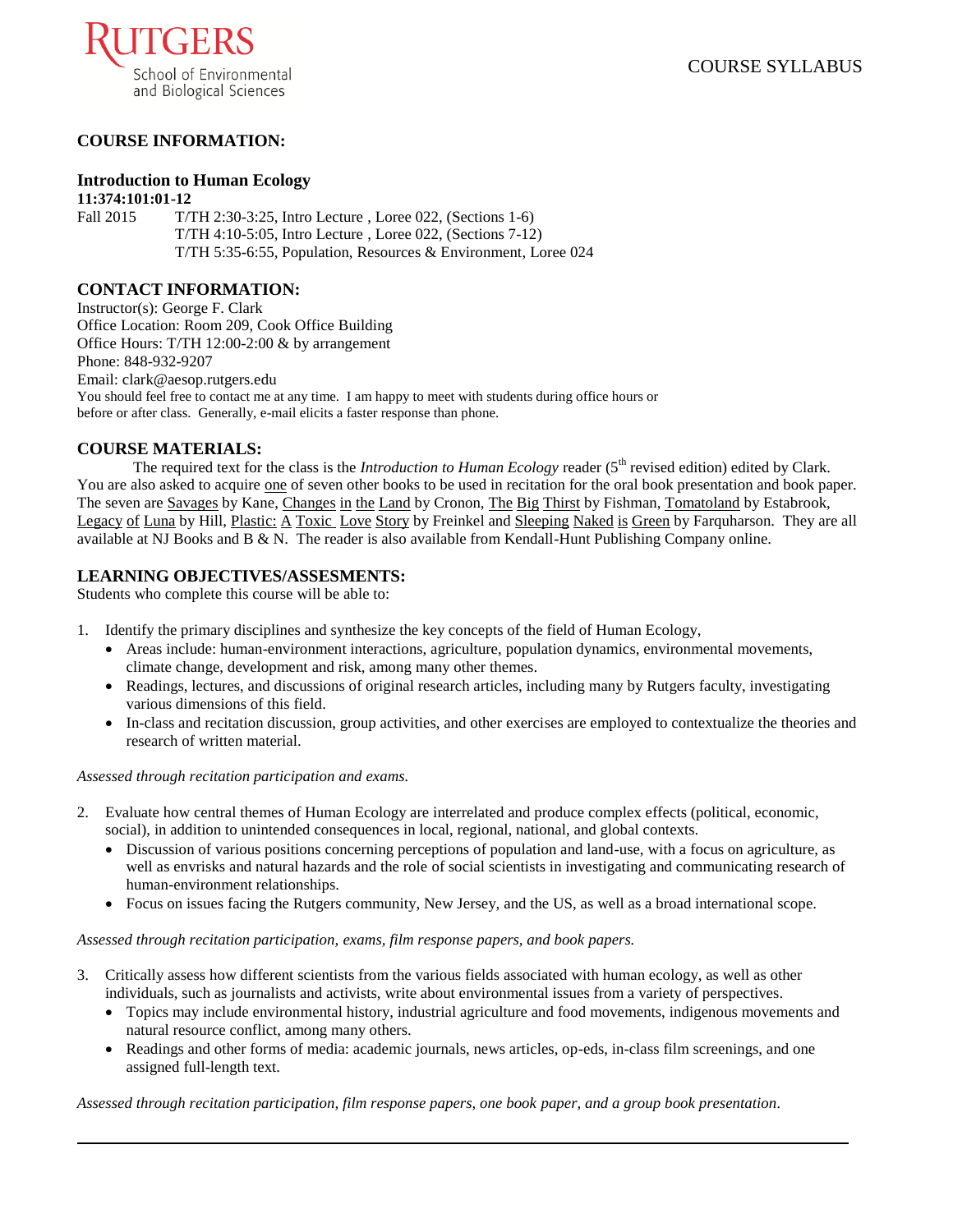

# **REQUIREMENTS:**

There will be two non-cumulative examinations during the semester and a third during the finals period. Exams will be given in lecture, but will be specific to recitation classes. Dates for the two in-semester exams will be decided in class; those at a disadvantage may make other arrangements with their instructors. Exams cover *all* assigned readings, books, films, and in-class lecture and recitation materials and employ a variety of question types. The other requirements include a group book presentation, individual book paper, and two film papers. Attendance and participation may count, depending upon recitation section. Weightings of requirements, due dates, and late policy are all set in recitation. Each recitation is bound by the rules agreed upon at the start of the semester. If you have problems or questions, please ask. There is now a selfreporting system at Rutgers for absences, although we would still appreciate you communicating with us directly.

Below is what will be covered during the semester. Specific reading assignments will be made in lecture as we proceed. Depending upon examination dates chosen, film schedules may be altered slightly. Book presentations, film papers' and book paper assignments' due dates will be set in recitation. Problems you may have with scheduling – or any other problems – should be discussed with your instructor(s).

#### **OTHER INFORMATION: In order to receive a final grade for the course, ALL requirements must be completed; otherwise, a "T" grade will be assigned.**

Students will be responsible for adhering to the academic integrity policies found at http://academicintegrity.rutgers.edu.

It is important that students have the tools to succeed in this course. Please see the instructor \*as soon as possible\* with any difficulties or questions regarding the course materials. In addition, the Office of Student Affairs is available at [http://studentaffairs.rutgers.edu](http://studentaffairs.rutgers.edu/) for any other needs or concerns.

# **COURSE SCHEDULE:**

#### **PART I**

**Topics:** Introduction, Definition of Human Ecology, Disciplines Associated with Human Ecology, Some Key Concepts (e.g., ethnocentrism, cultural lag, the commons), Environmental Ethics, Diversity of Perceptions of, Perspectives on, and Interactions with the Environment, Adaptation & its Forms

**Readings:** McCay; Mooney, Miner; Thompson; Krauss; Reynolds; McElroy & Townsend; Desowitz; White; Tuan; Nussbaum; Krauss; La Valle; Kelley; DiBartolomeo; Berkes, et al; Carrier; Vayda, et al; articles (#s 1-18)

Films: "Cree Hunters"; "Sharkcallers of Kontu"; "Survival in the High North"

**Books:** Changes in the Land by William Cronon; Savages by Joe Kane

### **PART II**

**Topics:** Agriculture, Food, Nutrition, and Population – Interconnections and Issues, Spectrum of Thought on Population-Related Subjects, Policies, and Implications, Unintended Consequences

**Readings:** Parmley; McWilliams; Harrop; Madden; Johnson, et al; Mack: Cummings; Broad; Gross; Haugerud & Collinson; Turning Point Project; Carlisle; McCay; Arrow; Brown; Simon; Smith; Pfeiffer, Diamond; articles (#s 19-37)

Films: "Not For Sale; "Maragoli"; "Island of Flowers"

**Books:** Tomatoland by Barry Estabrook; The Big Thirst - by Charles Fishman

# **PART III**

**Topics:** Resource and Environmental Problems & Impacts, Cost-Benefit Analysis, Free Market Environmentalism, Perception of Risk, Perspectives on Our Relationship with the Environment, Real and Potential Responses to Present and Future Challenges

**Readings:** Clifford; Dove; Shiva, et al; Rudel; Power & Rauber; Dixon; Rosenbloom; Wandersman & Hallman; Smith; Morren; E.P.A.; Rudel; Washington Legal Foundation; Overholser; Nielsen; Goleman, Krauss; articles (#s 38-55)

Films: "The Last Stand – Ancient Redwoods & the Bottom Line"; "The Poisoned Dream"; "In Our Water"

**Books:** Legacy of Luna by Julia "Butterfly" Hill; Plastic: A Toxic Love Story by Susan Freinkel; Sleeping Naked is Green by Vanessa Farquharson

Last Examinations: Lecture 1-Tuesday 12/15, 12:00 am - 3:00 pm Lecture 2- Thursday 12/17, 8:00 am - 11:00 am